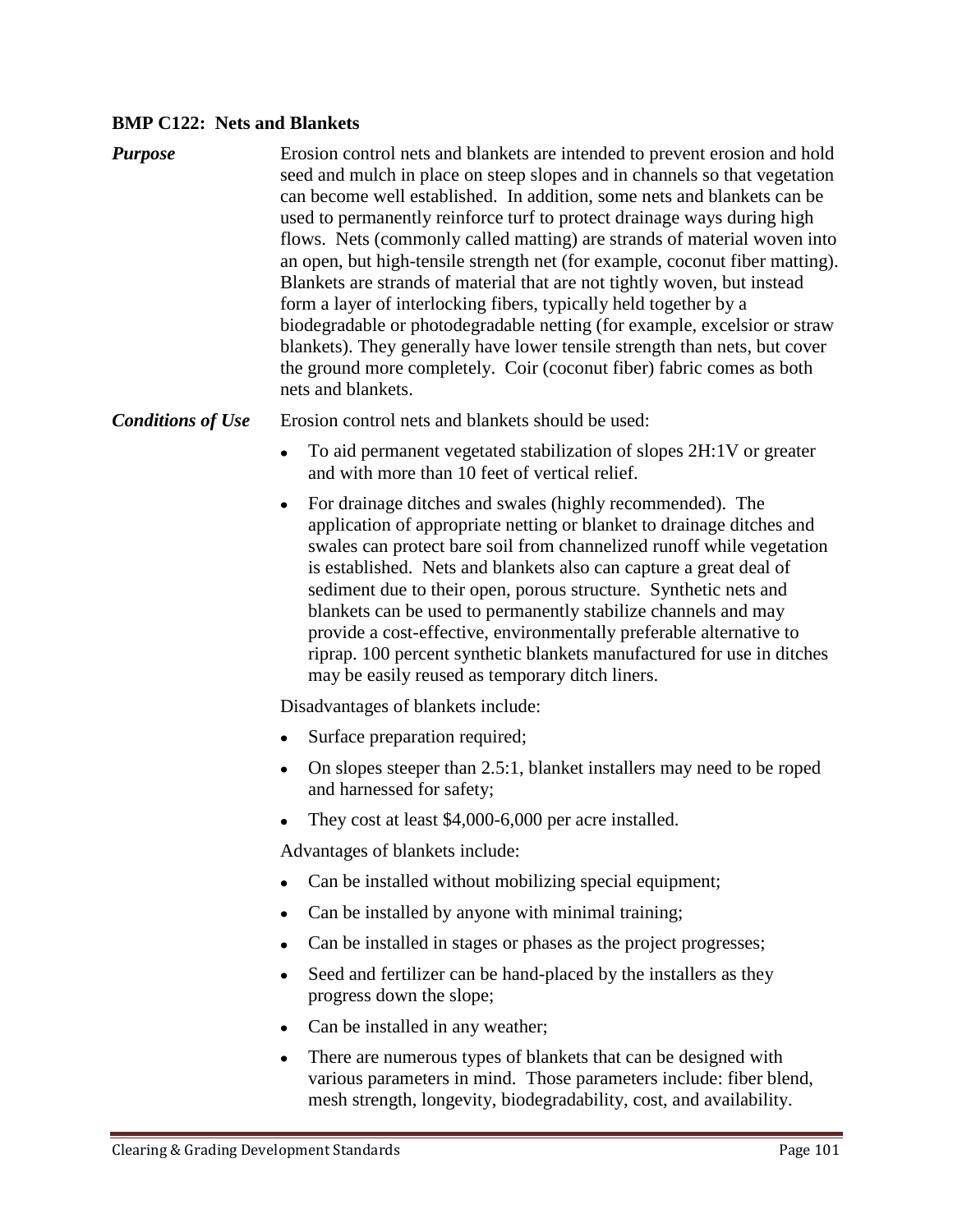See Figure 4.4 and Figure 4.5 for typical orientation and installation of *Design and*   $\bullet$ blankets used in channels and as slope protection. Note: these are *Installation*  typical only; all blankets must be installed per manufacturer's *Specifications* installation instructions.

- Installation is critical to the effectiveness of these products. If good ground contact is not achieved, runoff can concentrate under the product, resulting in significant erosion.
- Installation of Blankets on Slopes:
	- 1. Complete final grade and track walk up and down the slope.
	- 2. Install hydromulch with seed and fertilizer.
	- 3. Dig a small trench, approximately 12 inches wide by 6 inches deep along the top of the slope.
	- 4. Install the leading edge of the blanket into the small trench and staple approximately every 18 inches. NOTE: Staples are metal,"U"-shaped, and a minimum of 6 inches long. Longer staples are used in sandy soils. Biodegradable stakes are also available.
	- 5. Roll the blanket slowly down the slope as installer walks backwards. NOTE: The blanket rests against the installer's legs. Staples are installed as the blanket is unrolled. It is critical that the proper staple pattern is used for the blanket being installed. The blanket is not to be allowed to roll down the slope on its own as this stretches the blanket making it impossible to maintain soil contact. In addition, no one is allowed to walk on the blanket after it is in place.
	- 6. If the blanket is not long enough to cover the entire slope length, the trailing edge of the upper blanket should overlap the leading edge of the lower blanket and be stapled. On steeper slopes, this overlap should be installed in a small trench, stapled, and covered with soil.
- With the variety of products available, it is impossible to cover all the details of appropriate use and installation. Therefore, it is critical that the design engineer consults the manufacturer's information and that a site visit takes place in order to insure that the product specified is appropriate. Information is also available at the following web sites:
	- 1. WSDOT: [http://www.wsdot.wa.gov/e](http://www.wsdot.wa.gov/)esc/environmental/
	- 2. Texas Transportation Institute: [http://www.dot.state.tx.us/i](http://www.dot.state.tx.us/)nsdtdot/orgchart/cmd/erosion/contents. htm
- Jute matting must be used in conjunction with mulch (BMP C121). Excelsior, woven straw blankets and coir (coconut fiber) blankets may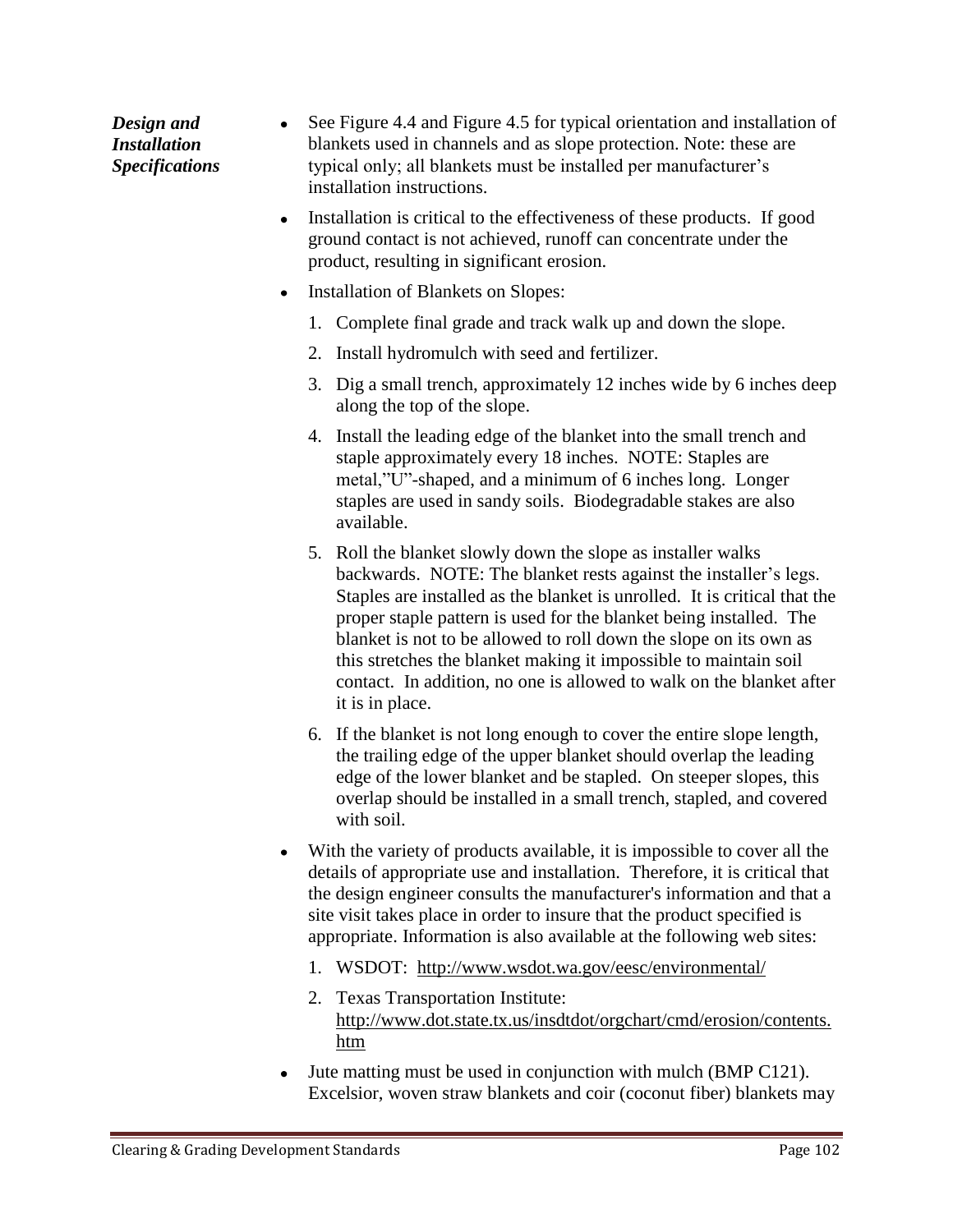be installed without mulch. There are many other types of erosion control nets and blankets on the market that may be appropriate in certain circumstances.

- In general, most nets (e.g., jute matting) require mulch in order to prevent erosion because they have a fairly open structure. Blankets typically do not require mulch because they usually provide complete protection of the surface.
- Extremely steep, unstable, wet, or rocky slopes are often appropriate candidates for use of synthetic blankets, as are riverbanks, beaches and other high-energy environments. If synthetic blankets are used, the soil should be hydromulched first.
- 100 percent biodegradable blankets are available for use in sensitive areas. These organic blankets are usually held together with a paper or fiber mesh and stitching which may last up to a year.
- Most netting used with blankets is photodegradable, meaning they break down under sunlight (not UV stabilized). However, this process can take months or years even under bright sun. Once vegetation is established, sunlight does not reach the mesh. It is not uncommon to find non-degraded netting still in place several years after installation. This can be a problem if maintenance requires the use of mowers or ditch cleaning equipment. In addition, birds and small animals can become trapped in the netting.

*Maintenance Standards*

- Good contact with the ground must be maintained, and erosion must not occur beneath the net or blanket.
- Any areas of the net or blanket that are damaged or not in close contact with the ground shall be repaired and stapled.
- If erosion occurs due to poorly controlled drainage, the problem shall be fixed and the eroded area protected.